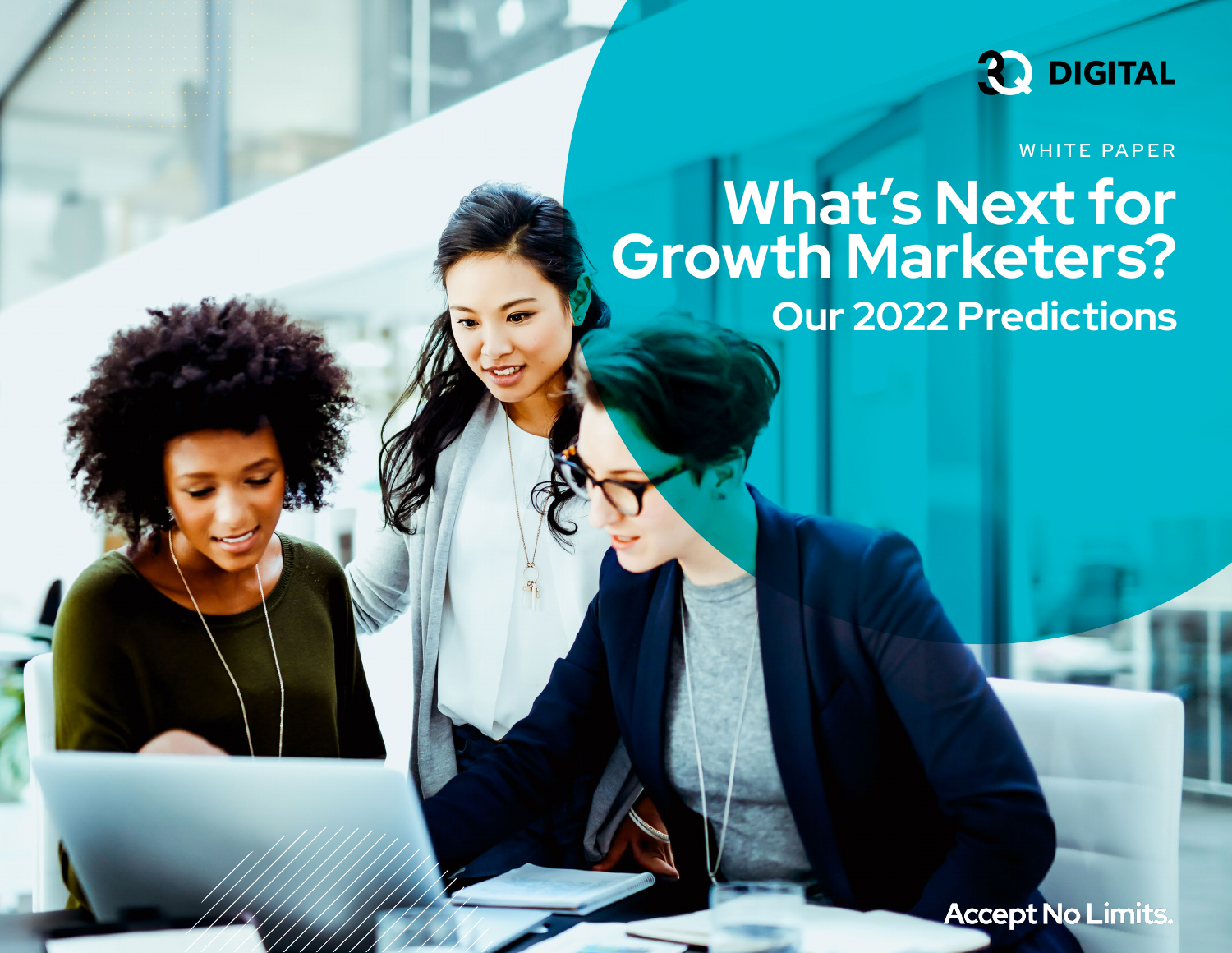Introduction. Throughout 2020 and 2021, we saw an acceleration of existing trends: eCommerce, digital media consumption, and convergence of media practices across the consumer journey. 2022 will be unique in the speed at which the "trends" of the last few years become the norm. As consumers spend more time online, as we inch closer to the idea of physical and virtual worlds blending, and as traditional and digital media converge, there is no such thing as digital marketing anymore - there's just marketing.

> Media diets continue to atomize (or fragment) as a result of new platforms, services, and 5G infrastructure, and this has compressed and disintermediated the consumer journey. As a result, there's no more linear "funnel" consisting of channels - there are now multi-touch consumer experiences led by intent. Convergence and compression of the consumer journey has begun to change the way marketers use media, with many brands more focused on building holistic media experiences built on numerous touchpoints.

This new world necessitates that brands both create *and* capture demand by being exactly where their consumers are, adapting to the way they prefer to engage, and offering a seamless opportunity for **frictionless commerce.**